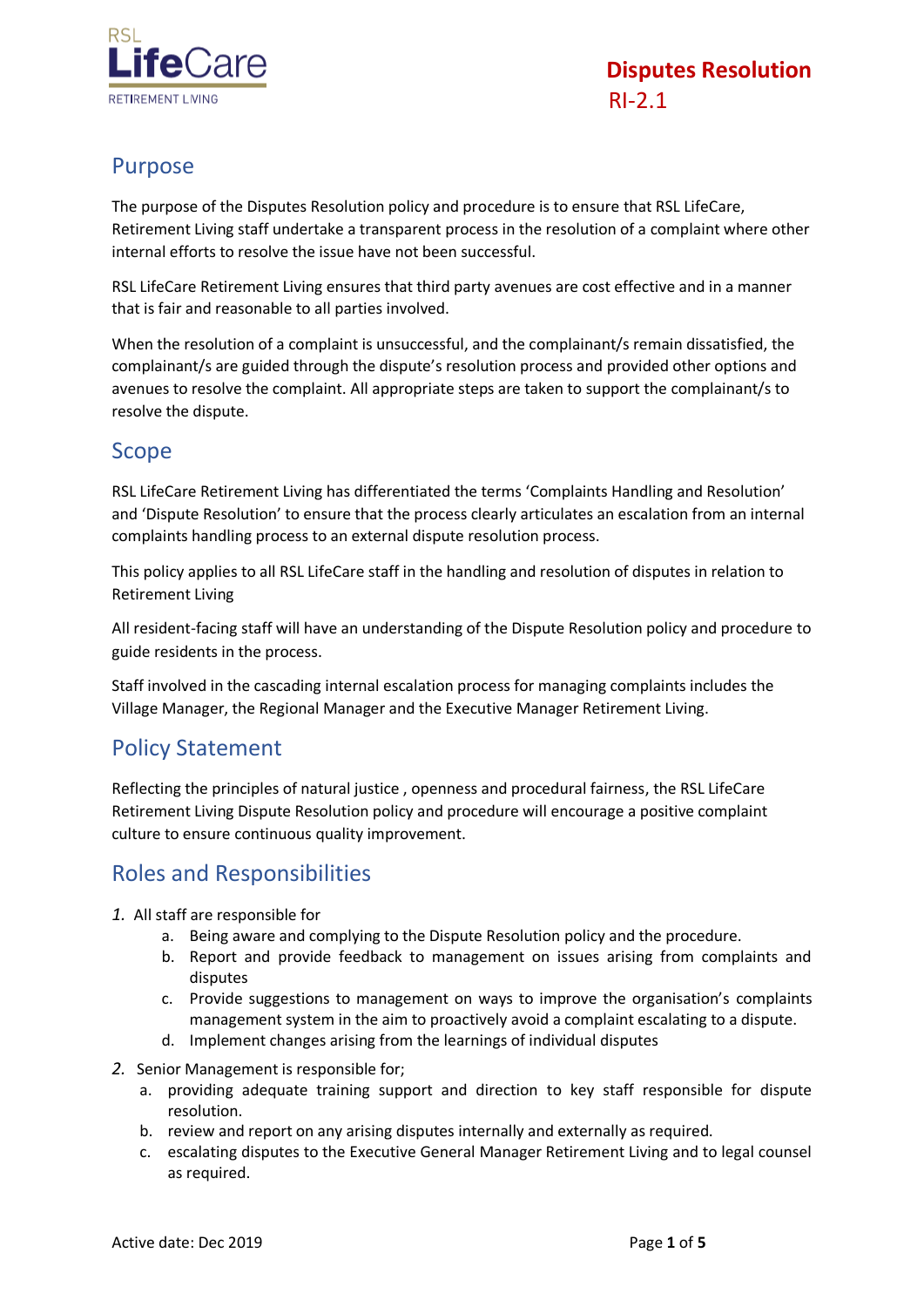

# **Disputes Resolution**  $R1-2.1$

- d. Understand contributing factors that may have led to the dispute and implement changes for improvement, arising from the learnings of individual disputes.
- e. In the ACT, management are responsible for the implementation of the Disputes Committee.

## Guiding Principles

- 1. The first step for any issue or problem is to encourage the complainant/s to talk with us as the village operator to settle differences and seek a resolution. see *Complaint Handling and Resolution Policy- Retirement Living.*
- 2. Information is provided about the use of an independent third party and is encouraged to assist in the resolution of a dispute prior to escalating to the dispute to the relevant Fair-Trading body and Civil and Administrative Tribunal.
- 3. All disputes are handled in a non-judgemental environment where there is no cause for any participant to fear retribution by being engaged in the disputes process. Residents are supported to exercise their fundamental right to complain without consequence

# Key Points for Compliance - *Retirement Villages Act Part 8*

In *NSW and ACT*; If a resident/s or the operator of a village claims that a dispute has arisen the resident or operator may apply to the tribunal for an order in respect of the dispute.

The *Retirement Villages Act ACT* allows resolution of disputes through mutually agreeable ways for both involved parties. A Disputes Resolution Committee must be established in all Retirement Living villages in the ACT; consisting of a member appointed by the residents, a member appointed by the operator and a mutually agreed upon independent chair. Within 30 days of receiving notice of a dispute the Disputes Resolution Committee must resolve the dispute or arrange for mediation. If the dispute is unresolved, then the dispute may then be referred to ACT Civil Administrative Tribunal (ACAT). Operators and residents may independently choose to go directly to ACAT or seek outside mediation. Use of the Disputes Resolution Committee is not compulsory.

Under the Act, costs of establishing and maintaining a Disputes Committee must be funded by the recurrent charges of the village.

The *Retirement Villages Act NSW* allows operators to establish mechanisms for attempting to resolve disputes in the village.

#### Related Documents and References: (Internal and external)

- *1. Complaint Handling and Resolution Policy- Retirement Living*
- 2. Complaints Risk Register/ ERMS
- 3. Retirement Village Law in NSW Richard McCullagh 2013
- 4. [www.accesscanberra.act.gov.au](http://www.accesscanberra.act.gov.au/) Retirement villages responsibilities and guidance material
- 5. www.fairtrading.nsw.gov.au/ data/assets/pdf file/0005/367943/FT011 Retirement Villag e Living.pdf - Resolving Disputes Pg. 29
- 6. Retirement Villages Act 1999 No 81 NSW
- 7. Retirement Villages Regulation 2017 NSW
- 8. *Retirement [Villages Act 2012](http://www.legislation.act.gov.au/a/2012-38/default.asp) A*CT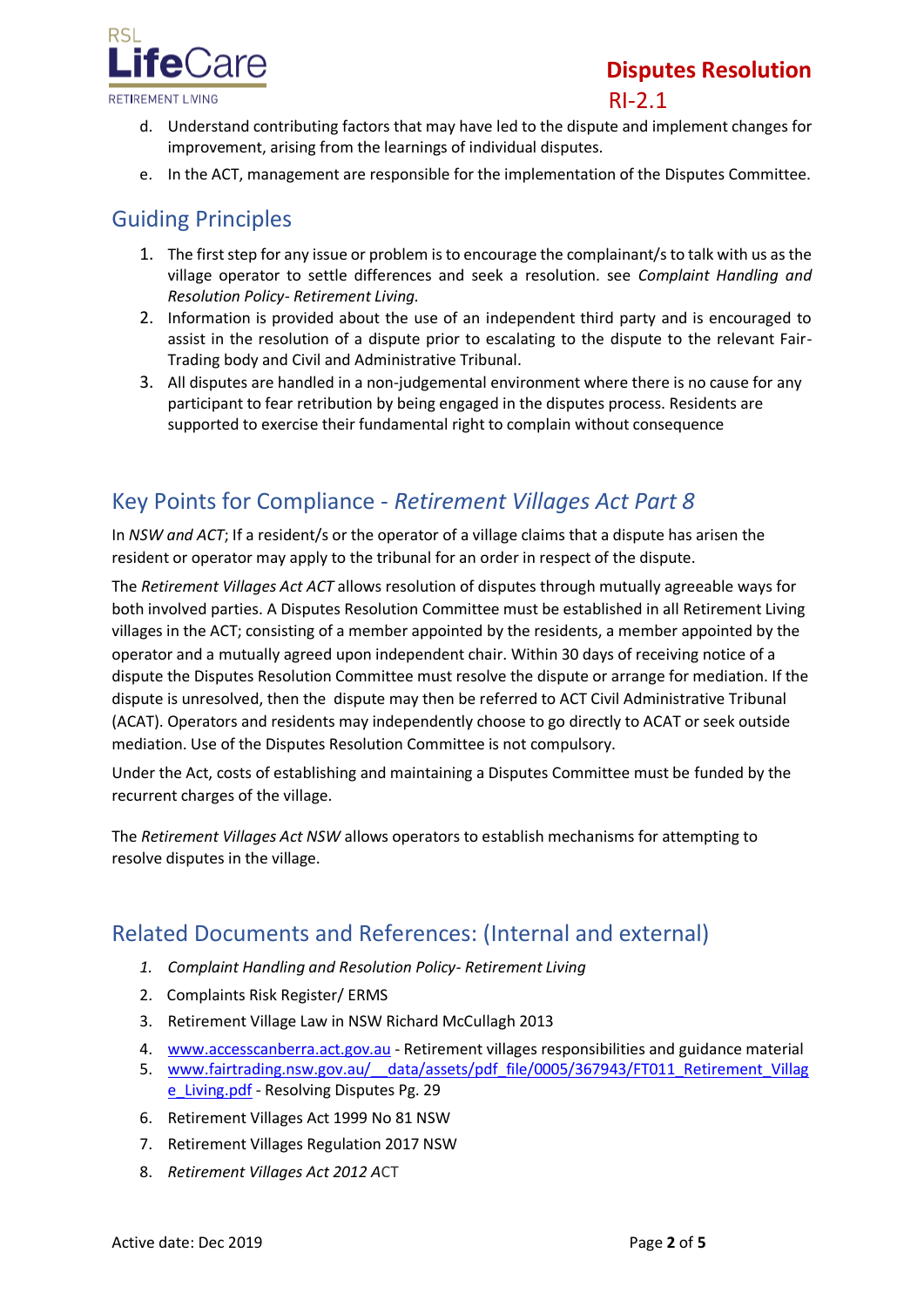

- *9. Retirement Villages Regulation 2013 ACT*
- 10. Retirement Living Code of Conduct December 2018
- 11. Draft ARVAS Standards 2019
- *12. Complaint Handling and Resolution Policy- Retirement Living*
- 13.Complaints Risk Register/ ERMS S
- 14. RSL LifeCare Complaints Form
- 15. NSW Fair Trading Dispute Details form <https://www.cas.fairtrading.nsw.gov.au/icmspublicweb/forms/Tenancy.html>
- 16. Retirement Living Code of Conduct December 2018
- 17. Draft ARVAS Standards 2019
- 18. NSW Ombudsman Managing unreasonable complainant conduct practice Manual May 2012
- 19. *Civil and Administrative Tribunal Rules 2014*

## Compliance, Monitoring and Evaluation

- 1. Annual Quality Management Systems Internal Audit
- 2. Monthly reporting on disputes, analysis and evaluation of complaints management system

#### Definitions and Terminology

- 1. Dispute An unresolved complaint escalated either within or outside of our organisation.
- 2. Complaint, as defined in the Australian and New Zealand Standard Guidelines for complaint management in organizations (AS/NZS 10002:2014), are "expressions of dissatisfaction made to or about an organisation related to its products, services, staff or the handling of a complaint, where a response or resolution is explicitly or implicitly expected or legally required.
- 3. A complaint covered by Complaint Handling and Resolution Policy- Retirement Living policy can be distinguished from:
	- a. staff grievances
	- b. resident to resident grievance
	- c. responses to requests for feedback about the standard of our service provision (see the definition of 'feedback' below)
	- d. reports of problems or wrongdoing merely intended to bring a problem to our notice with no expectation of a response (see definition of 'feedback')
	- e. requests for information (see our access to information policy).
- 4. Complainant A complainant is a person making a complaint and, in this policy, has escalated to a dispute. The term refers collectively to residents and their family, as well as representatives and members of the public. It does not include staff in this scope.
- 5. Unreasonable Complainant Conduct: any behaviour by a current or former complainant which, because of its nature or frequency, raises substantial health, safety, resource or equity issues for the parties to a complaint. (NSW Ombudsman)

 $\Box$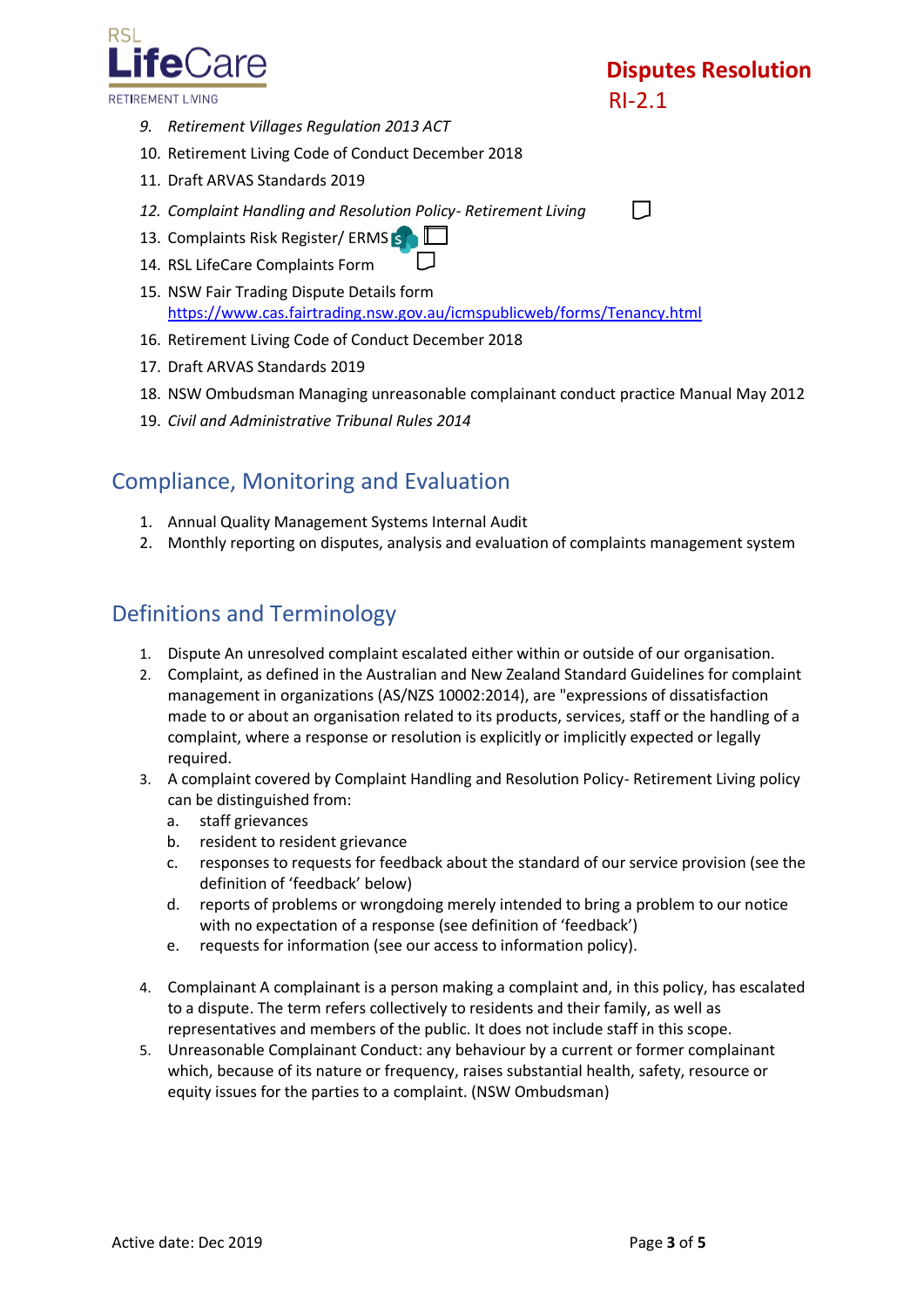

# Escalating an unresolved Internal Complaint to an External Dispute Resolution process. Tier 3

*Flow Chart – Steps in the escalation of Dispute Resolution Process*



- *1.* Where a complaint has not been able to be resolved within the internal complaint management process, the complaint hander will escalate the compliant to a Tier 3 category External Dispute, see Tier categories in *Complaint Handling and Resolution Policy- Retirement Living.*
- *2.* The escalation pathway will involve the following stakeholders:
	- a. The Village Manager (if agreed by the resident);
	- b. A supervisory manager, e.g. The Regional Manager;
	- c. An Executive Manager who does not manage the Retirement Community.
- **3.** The seniority of the allocated manager to handle the dispute is relative to the severity of the dispute and to avoid any conflict of interest.
- **4.** When determining how the dispute will be managed, the allocated senior manager will assess the background and factors that have led to the dispute. The level of risk will be assessed using the following criteria:
	- a. how serious, complicated or urgent the dispute is.
	- b. review whether RSL LifeCare has handled the complaint effectively to date and assess whether the complaint could have been resolved through other avenues before escalating to an external dispute.
	- c. Complainant/s, and staff safety and wellbeing as a result of the unresolved complaint.
	- d. the risks involved if resolution of the dispute is delayed.
	- e. assess evidence of unreasonable complainant conduct;
	- f. determine if legal counsel is required.